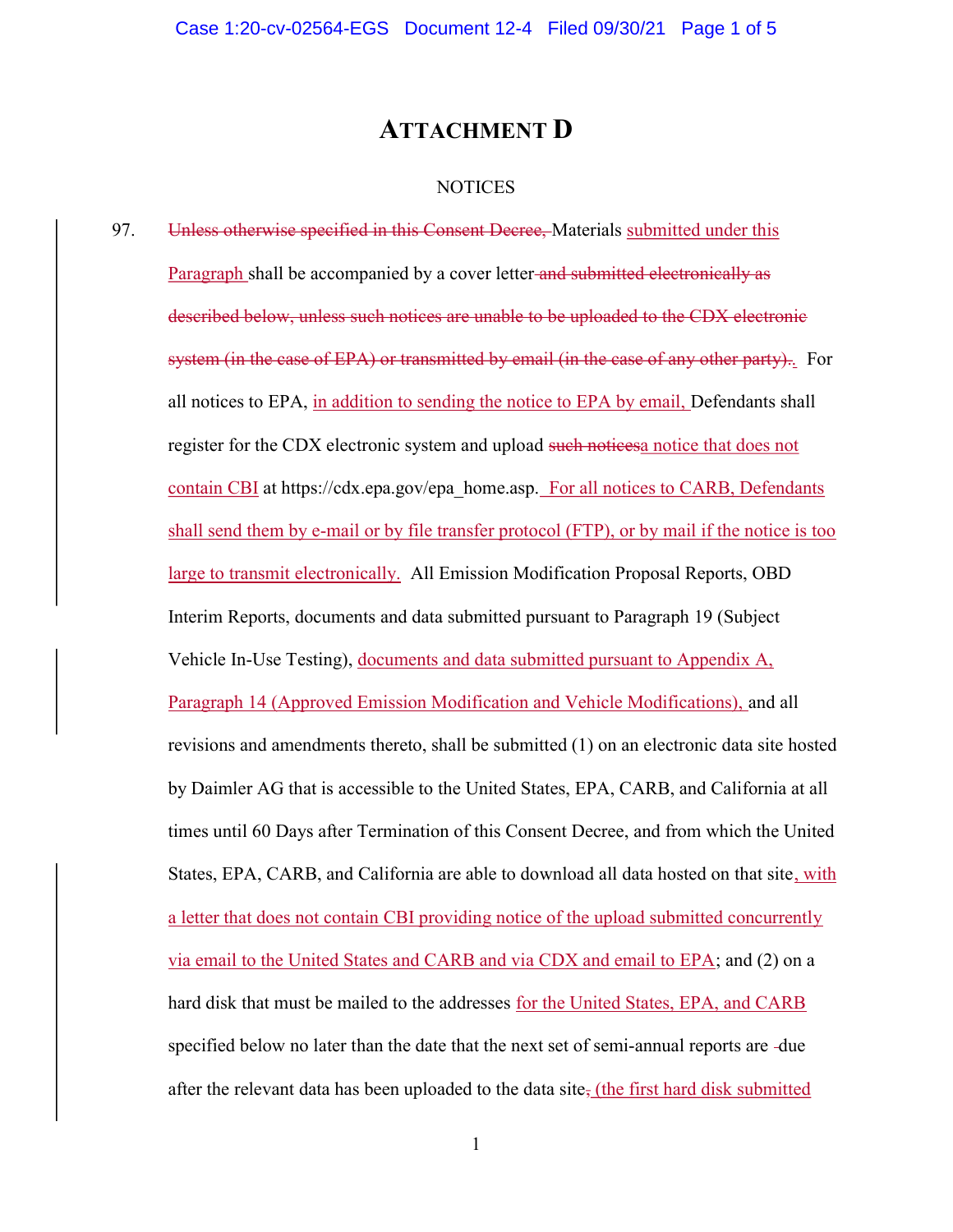## Case 1:20-cv-02564-EGS Document 12-4 Filed 09/30/21 Page 2 of 5

after the Effective Date shall include all Emission Modification Proposal Reports, OBD Interim Reports, documents and data submitted pursuant to Appendix A, Paragraph 14 (Approved Emission Modification and Vehicle Modifications), and all revisions and amendments thereto submitted as of the applicable date for that semi-annual report (except that only the final version of any Emission Modification Proposal Report that was submitted on an iterative basis shall be included), including those submitted during the period prior to the Effective Date), and an email specifying the method of mailing and tracking information shall be sent to the addressedaddresses below. If there is any discrepancy between the information submitted to the electronic data site and the information submitted on the hard disk, the information submitted to the data site shall control. Any notice that cannot be uploaded to CDX or the Daimler-hosted electronic data site or transmitted via email or via a secure server shall be provided in writing via overnight mail (and if any attachment is voluminous, it shall be provided on a disk, hard drive, or other equivalent successor technology) to the addresses below:

| As to the United States:     | DOJ at the email, or if necessary, the mail addresses<br>below<br>and<br>EPA (via CDX or the mail address below if neither<br>$CDX$ nor email is not possible)                            |
|------------------------------|-------------------------------------------------------------------------------------------------------------------------------------------------------------------------------------------|
| As to DOJ by email:          | eescdcopy.enrd $(a)$ usdoj.gov<br>Re: DJ # 90-5-2-1-11788                                                                                                                                 |
| As to DOJ by U.S. mail:      | EES Case Management Unit<br><b>Environment and Natural Resources Division</b><br>U.S. Department of Justice<br>P.O. Box 7611<br>Washington, D.C. 20044-7611<br>Re: DJ $\#$ 90-5-2-1-11788 |
| As to DOJ by overnight mail: | 4 Constitution Square<br>150 M Street, N. E.                                                                                                                                              |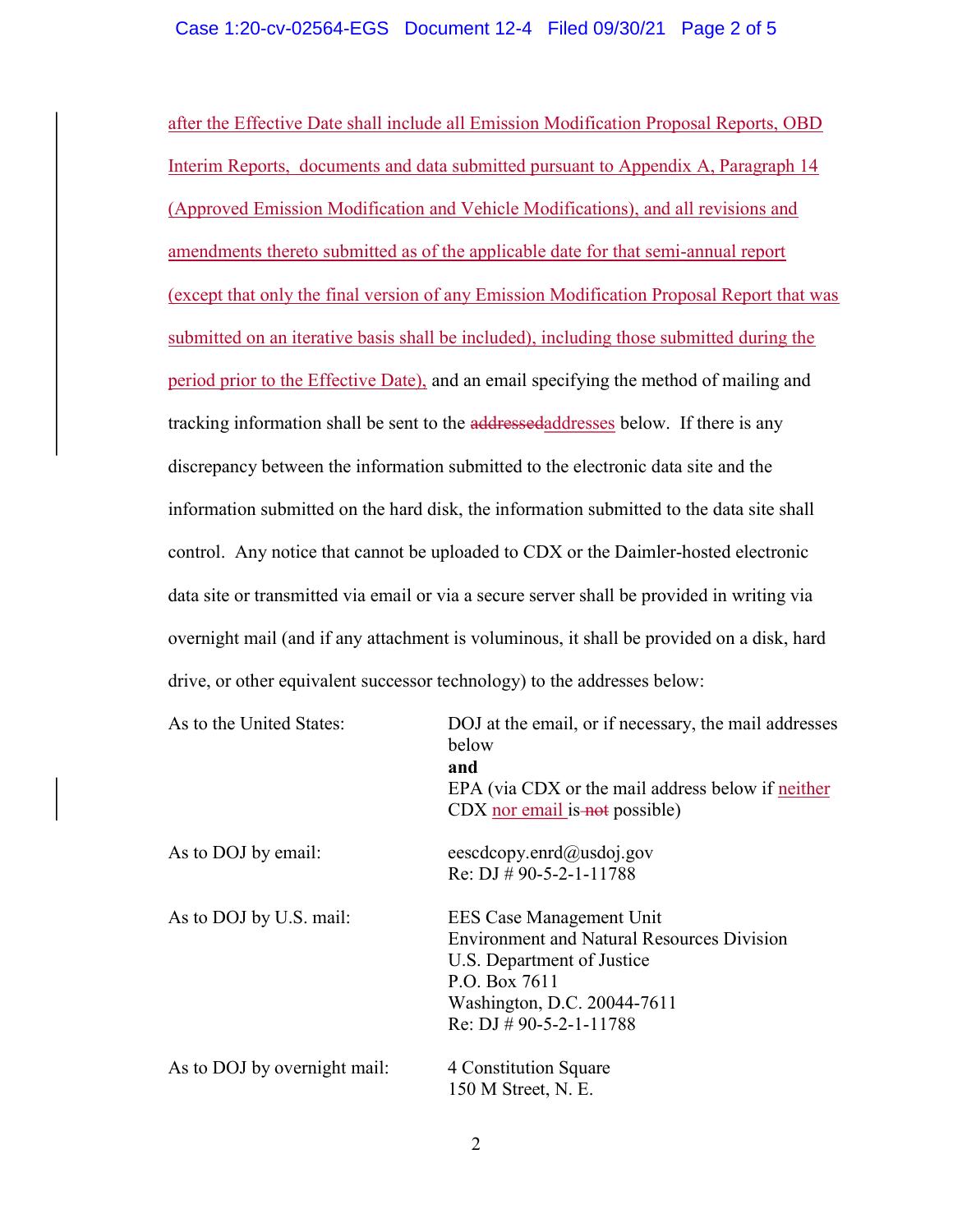Suite 2.900 Washington, D.C. 20002 Re: DJ  $\#$  90-5-2-1-11788

| As to EPA by email: | ortega.kellie@epa.gov<br>iddings.brianna@epa.gov                                                                                                                                                                                                                                                                                                                                                                                                    |
|---------------------|-----------------------------------------------------------------------------------------------------------------------------------------------------------------------------------------------------------------------------------------------------------------------------------------------------------------------------------------------------------------------------------------------------------------------------------------------------|
| As to EPA by mail:  | Director, Air Enforcement Division<br>1200 Pennsylvania Avenue NW<br>William J Clinton South Building<br><b>MC 2242A</b><br>Washington, D.C. 20460                                                                                                                                                                                                                                                                                                  |
|                     | Emission Modification Proposal Reports, OBD<br>Interim Reports, documents and data submitted<br>pursuant to Paragraph 19 (Subject Vehicle In-Use<br>Testing), documents and data submitted pursuant to<br>Appendix A, Paragraph 14 (Approved Emission<br>Modification and Vehicle Modifications), and all<br>revisions and amendments thereto sent via hard<br>drive shall be further labelled, "Attn: Gregory<br>Orehowsky," and "Time Sensitive." |
|                     | Emission Modification Proposal Reports, OBD<br>Interim Reports, documents and data submitted<br>pursuant to Paragraph 19 (Subject Vehicle In-Use<br>Testing), documents and data submitted pursuant to<br>Appendix A, Paragraph 14 (Approved Emission<br>Modification and Vehicle Modifications), and all<br>revisions and amendments thereto shall also be sent<br>to OTAQ via hard drive at the following address:                                |
|                     | Director, Compliance Division<br><b>USEPA National Vehicle and Fuel Emissions</b><br>Laboratory<br>2565 Plymouth Road<br>Ann Arbor, MI 48105                                                                                                                                                                                                                                                                                                        |
|                     | Submissions to OTAQ shall be labelled, "Attn: Paul<br>Dekraker" and "Time Sensitive."                                                                                                                                                                                                                                                                                                                                                               |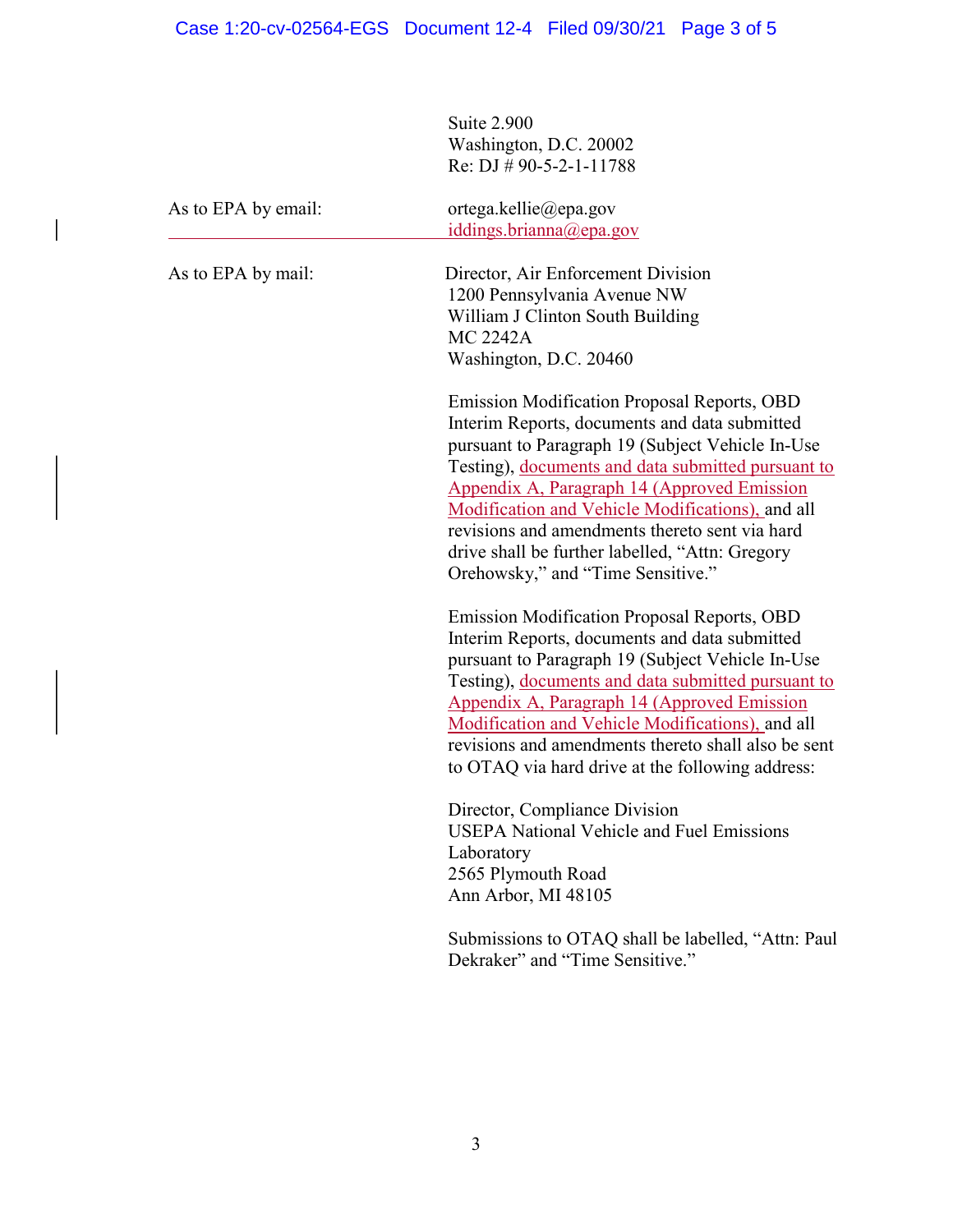## Case 1:20-cv-02564-EGS Document 12-4 Filed 09/30/21 Page 4 of 5

 $\overline{\phantom{a}}$ 

| As to EPA by telephone:                          | 202-564-06526850                                                                                                                                                                            |
|--------------------------------------------------|---------------------------------------------------------------------------------------------------------------------------------------------------------------------------------------------|
| As to CBP by email:                              | Marta. Williams@cbp.dhs.gov                                                                                                                                                                 |
| As to California:                                | CARB and CA AG at the email or mail addresses<br>below, as applicable                                                                                                                       |
| As to CARB by email: <u>________ or FTP:</u>     | Daimler $CD$ @arb.ca.gov                                                                                                                                                                    |
| As to CARB by telephone:                         | $(916)$ 322-2884                                                                                                                                                                            |
| As to CARB by mail:                              | <b>Chief Counsel</b><br>California Air Resources Board<br>Legal Office<br>1001 I Street<br>Sacramento, California 95814                                                                     |
| As to CA AG by email:                            | gary.tavetian@doj.ca.gov<br>josh.caplan@doj.ca.gov<br>john.sasaki@doj.ca.gov                                                                                                                |
| As to CA AG by mail:                             | Gary Tavetian<br><b>Supervising Deputy Attorney General</b><br><b>Natural Resources Law Section</b><br>California Department of Justice<br>300 South Spring Street<br>Los Angeles, CA 90013 |
|                                                  | Robert Byrne<br>Senior Assistant Attorney General<br><b>Natural Resources Section</b><br>Office of the Attorney General<br>P.O. Box 944255<br>Sacramento, CA 94244-2550                     |
| As to Defendants:                                | Gibson, Dunn & Crutcher, LLP, at the email or mail<br>addresses below, as applicable                                                                                                        |
|                                                  | Daimler AG, at the email or mail addresses below,<br>as applicable                                                                                                                          |
|                                                  | MBUSA, LLC, at the email or mail addresses<br>below, as applicable                                                                                                                          |
| As to one or more of the<br>Defendants by email: | rludwiszewski@gibsondunn.com                                                                                                                                                                |